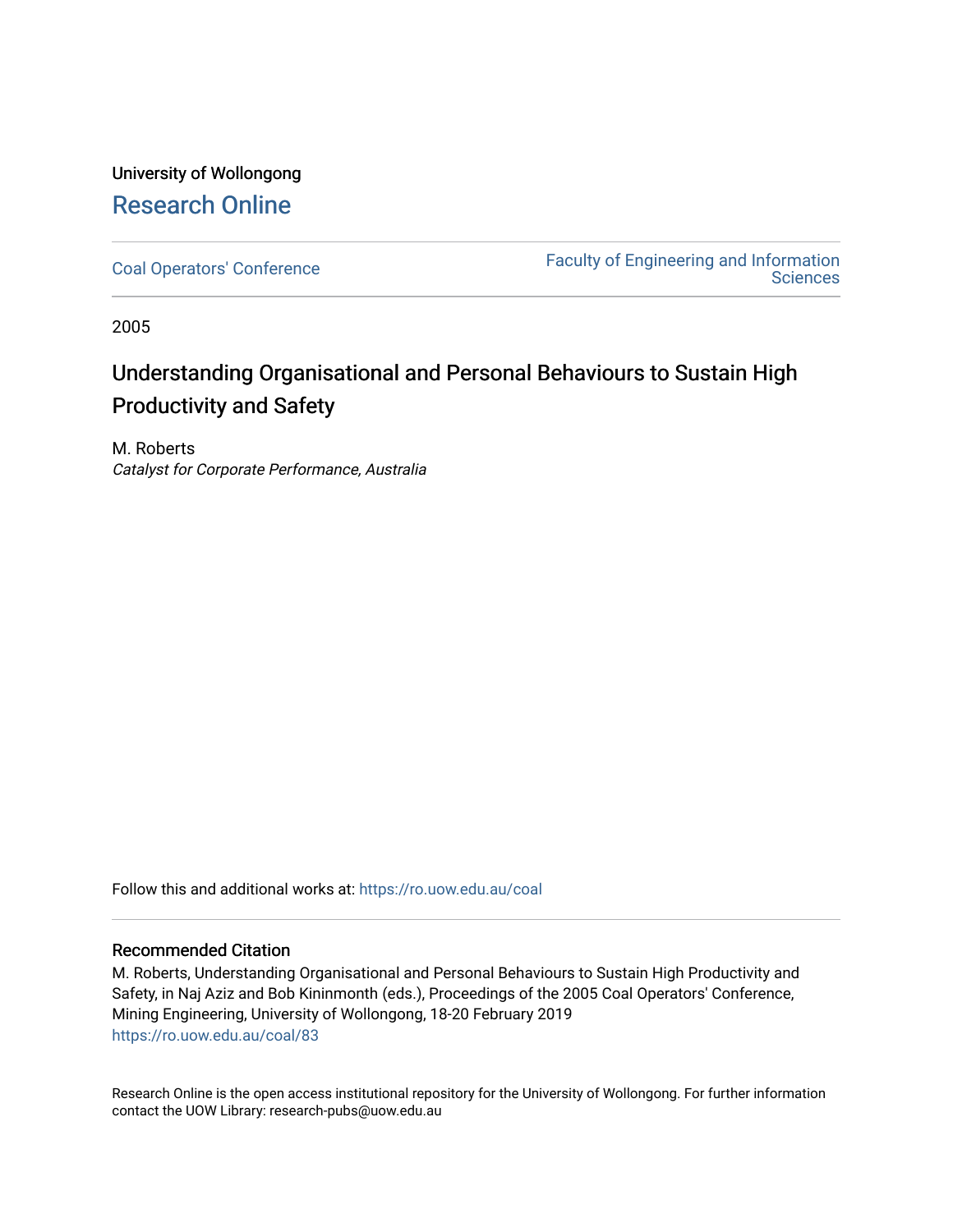# **Understanding Organisational and Personal Behaviours to Sustain High Productivity and Safety**

# **M Roberts<sup>1</sup>**

#### **ABSTRACT**

Although Australia's coal mining industry is currently experiencing a pleasing period of price relief, long-term trends toward lower real prices will surely continue. Higher price levels attract expansion by existing operators and market entrance by new operators. History clearly demonstrates the relentless long-term march toward ever lower real prices.

Therefore, the need for economic returns applies constant pressure to improve productivity. To be sustained, high productivity requires a systematic response based on a solid understanding of critical productivity determinants.

The most powerful determinant of productivity is now widely understood to be workplace culture. Culture largely comprises a combination of behaviours, symbols and attitudes. This paper will examine and review science's latest discoveries in human behaviour. It will provide a proven, practical framework for understanding behaviour and applying this knowledge.

Significantly, it will highlight why conventional approaches toward improving productivity often provide disappointing economic returns.

The modern understanding of behaviour factors will cover coal face operations. More importantly, because executive and managerial levels in coal mining have significantly greater impact on industry and mine productivity the paper will concentrate on leadership.

Particular emphasis will be placed on use of modern systems and in particular use of what are by far the most powerful drivers of behaviours – measurement, analysis and reporting systems. The paper and presentation will show how conventional systems rooted in antiquated American legislation from the early 1900s stifle productivity improvement and drive suboptimal and even counterproductive behaviours. These commonly used systems will be compared with accurate and effective modern methods for assessing performance to improve productivity. These principles are proven in all industries and effective application in mining will be highlighted.

Actual results will be used to demonstrate practical approaches successfully applied in both metal and coal mining in Australia and overseas.

# **PRODUCTIVITY AND SAFETY – CONSCIOUSNESS, LEADERSHIP AND ACCOUNTABILITY**

#### **Sustainable high productivity is the key to commercial survival**

Although Australia's coal mining industry currently enjoys a period of price relief, long-term trends toward lower real prices will surely continue. Higher prices attract expansion by existing operators and market entrance by new operators. History clearly demonstrates the relentless long-term march toward ever lower real prices.

The coal industry is not alone. As the world shrinks with more competitive transport and rapid technology transfer in all industries, global markets are increasingly competitive. In the automobile industry, major international markets are enjoying record sales, yet 40 per cent of car-making capacity is idle. Only Honda and Toyota are making adequate returns on investment.

The law of supply and demand and many decades of history show it is to this situation the coal industry will inevitably return. Only producers with sustainable superior productivity will produce returns commensurate with the cost and risk of investment.

The need for economic returns applies constant pressure to improve productivity. To be sustained, high productivity requires a systematic response based on a solid understanding of critical productivity determinants.

Improving productivity involves understanding and improving the efficiency of core business processes and understanding and improving human behaviour. The latter is particularly important in mining since labour costs can be up to  $50$  per cent of operating costs.

Even in mines with proportionately low labour costs, productivity is determined by the efficiency and effectiveness in using human physical, mental and emotional energy. A significant amount of this energy is wasted or misdirected or at best not managed optimally. This clearly represents a huge opportunity for improving productivity and safety and for influencing education of future executives and managers.

#### **The most powerful determinant of productivity and safety – organisational culture**

Indeed, the most powerful determinant of productivity is now widely understood in all industries to be workplace culture. Culture is essentially the combination of behaviours and attitudes, ie what people do and how they feel toward what they do.

Please note that for the purposes of this paper, behaviour is defined as the observable manifestation of human physical, emotional and mental energy.

#### **Consciousness and the use of human energy – accountability**

Effective and efficient use of human energy and time requires all people to make clear, conscious choices in using their energy and when managing other people's energy. Consciousness, is the key to productivity and safety.

The ability to proactively make conscious choices also affects levels of accountability.

#### **Consciousness and leadership**

Leadership is exercised by influencing people to choose to use their time and energy productively to achieve a shared purpose. Effective leadership is about the conscious, committed use of human energy and time. It is about the way people choose to use these precious resources. It's about choices. It's about a high level of conscious awareness.

Therefore, this paper asserts that effective leadership starts with a solid understanding of human behaviour and organisational performance. The task of leaders is to apply that understanding effectively to inspire and lift people's vision, standards and performance. The paper will provide a proven, practical foundation for providing effective leadership and successfully managing change through understanding science's latest discoveries in human behaviour combined with age-old wisdom readily available to all.

<sup>1.</sup> MAusIMM, Catalyst for Corporate Performance Pty Ltd, 180 Haven Road, Pullenvale Qld 4069. Email: catalyst@eis.net.au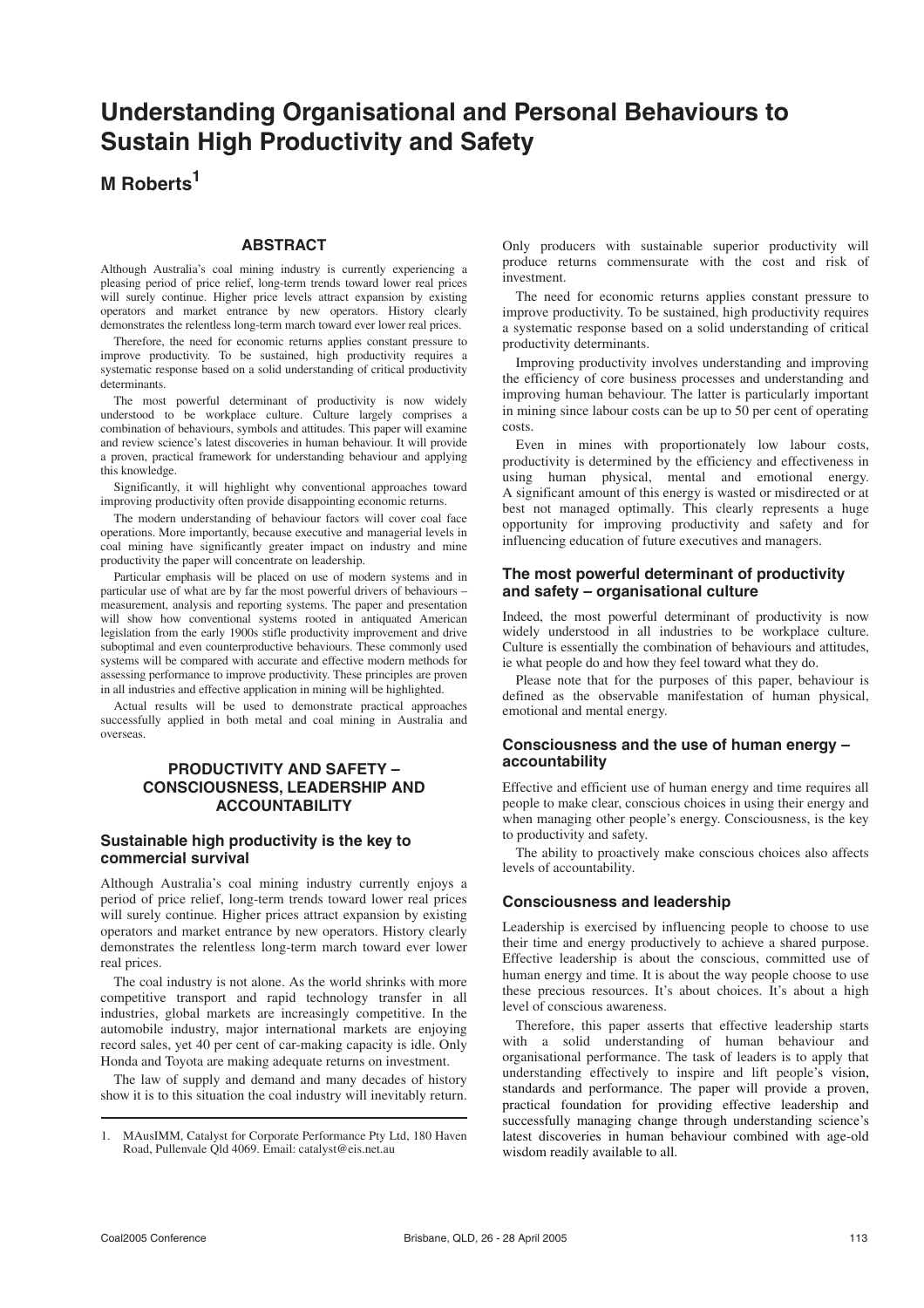# **THE CHALLENGE TO IMPROVE SAFETY AND PRODUCTIVITY**

Australian mining has a justifiably proud record of technological prowess. Nonetheless, many mines are not performing to their expected capability. In attempting to address this, managers often initially attempt technological and/or commercial solutions. Experience and success in mining and in other industries revealed the need during the 1980s to address cultural issues and better manage the human resource. It is against this background that a broad overview of traditional approaches to productivity improvement is now being reconsidered.

# **Hiding behind delusion of increased capital investment, new technology and blind cost cutting**

Conventional approaches to productivity improvement fail in three main ways. The first two involve hiding behind capital investment or new technology as a panacea to increase theoretical production capacity. In the 1980s General Motors (GM) embarked on a 21 billion dollar automation campaign to increase productivity. Due to lack of understanding of core assembly line processes this project resulted in robots welding other robots. GM's Japanese competitors though were using older technology yet had superior understanding of core processes via simple process based measurement, analysis and reporting systems. As a result they continued to outperform GM.

Thirdly, cost cutting by blindly reducing head count has been counterproductive when processes are not understood. In the 1990s Australia's then largest underground mine reduced head count by 30 per cent for the directors to proudly proclaim annual savings of 100 million dollars. Just two years later the site's new executive general manager reportedly stated that for each dollar saved in cost cutting, it was costing two dollars due to lack of maintenance and curtailed mine development.

Clearly, wise capital investment, effective new technology and productive cost-effectiveness campaigns can work. It is obvious though that to improve efficiency of resource usage, managers need to improve core processes. Yet conventional accounting systems prevent understanding of processes. Capital investment can then be inefficient or even squandered. Cost cutting can reduce cost-effectiveness. Kaplan and Cooper (1998) and a growing number of authors provide ample evidence supporting this conclusion. Worse, conventional accounting systems drive counterproductive executive and managerial behaviour.

#### **Derailed attempts to improve organisational culture**

Another approach is the attempt to change organisational culture. When attempting to lead organisational change, executives and managers are often exhorted by consultants, authors, human resources advisers and/or psychologists to embark on extensive campaigns to change people's attitude in the belief that attitude change will lead to behaviour change and thereby higher productivity and improved safety. Consequently, in attempts to improve productivity and/or safety, people have been packed off to numerous training courses to develop skills in teamwork, leadership, communication and interpersonal relationships.

Take the example of attempting to develop teamwork in an organisation in which formal and informal systems measure and reward individual performance. Once executives and managers realise teamwork may potentially be more productive they can choose to send people off on courses in which participants are cajoled or threaded through rope nets, abseil down cliffs or paddle down white-water rapids. Yet back in the workplace, systems remain the same and still measure and reward individual performance to drive individual behaviour. Managers then

wonder why such courses actually fail to develop teamwork. They face disappointed employees who understand the projected benefits of teamwork yet still misunderstand how ingrained and habitual systems drive individual behaviour.

The point is that if the systems are not changed, even the most effective training and communication will not produce a change in behaviour. Pre-existing behaviours continue. The underlying assumption that enhanced training and communication will then change attitudes which will in turn then change behaviours is flawed. Worse still, it is sometimes based on the invalid assumption that it is possible to change people.

Many adventures in managing organisational change have fallen dismally short of expectations. This, however, does not mean people are not the key to profitability and safety. To the contrary, even unsuccessful examples of managing change have confirmed the importance of people. The conclusion is that in order to be successful, leaders in Australian mining need to concretely understand human behaviour and process improvement.

Conventional approaches to improving productivity rely simply on doing more of the same; working harder and improving technical skills and knowledge. There's more to improving productivity than cutting costs and increasing capital, physical effort, skills and technology. Bringing in more production resources, spending more capital, working harder, increasing training and boosting communicating at best have limited impact on productivity and at worst can reduce productivity.

#### **Systems driving counterproductive behaviour**

In this context a system is identified as a collection of actions or elements that provide a specific method, procedure or guide. A system is simply anything that drives ways of doing things.

Commonly in organisations, some formal systems may have been built consciously. Others may have been built deliberately yet unconsciously. Many systems may be informal and even undefined. In many organisations these have evolved unconsciously in an ad hoc way.

Systems that can drive counterproductive behaviour and/or lead to compromising safety include: conventional measurement, analysis and reporting of performance; conventional performance appraisal systems; poorly designed 360 degree feedback systems; lack of process and behavioural standards; ineffective communication and planning systems; organisation structures cutting across processes preventing adequate control and undermining accountability; overly prescriptive or vague roles and responsibilities.

By far the most powerful system for driving behaviour is the measurement, analysis and reporting of performance. In many organisations this system has changed little since those developed in the early 1930s in response to antiquated American legislation based on fear arising out of the Great Depression. This is still the case despite significant changes in business and society in the last 70 years. As a result reactive managers use their limited valuable energy to unconsciously stifle other people's energy or managers waste energy chasing their own tails, or managers give up and succumb to apathy.

Organisation structures are often based on systems developed during the industrial revolution. These were in turn based on earlier systems used by the early military and early church. Such systems essentially go back 2000 years to the days of the Roman Empire and the barbaric values of the ancient coliseum – a period filled with fear and ignorance. These systems were designed to control people and thus prevent true accountability and ironically undermine effective control.

Many managerial systems are based on now discredited assumptions about human behaviour; assumptions discarded forty years ago in the 1960s or even earlier.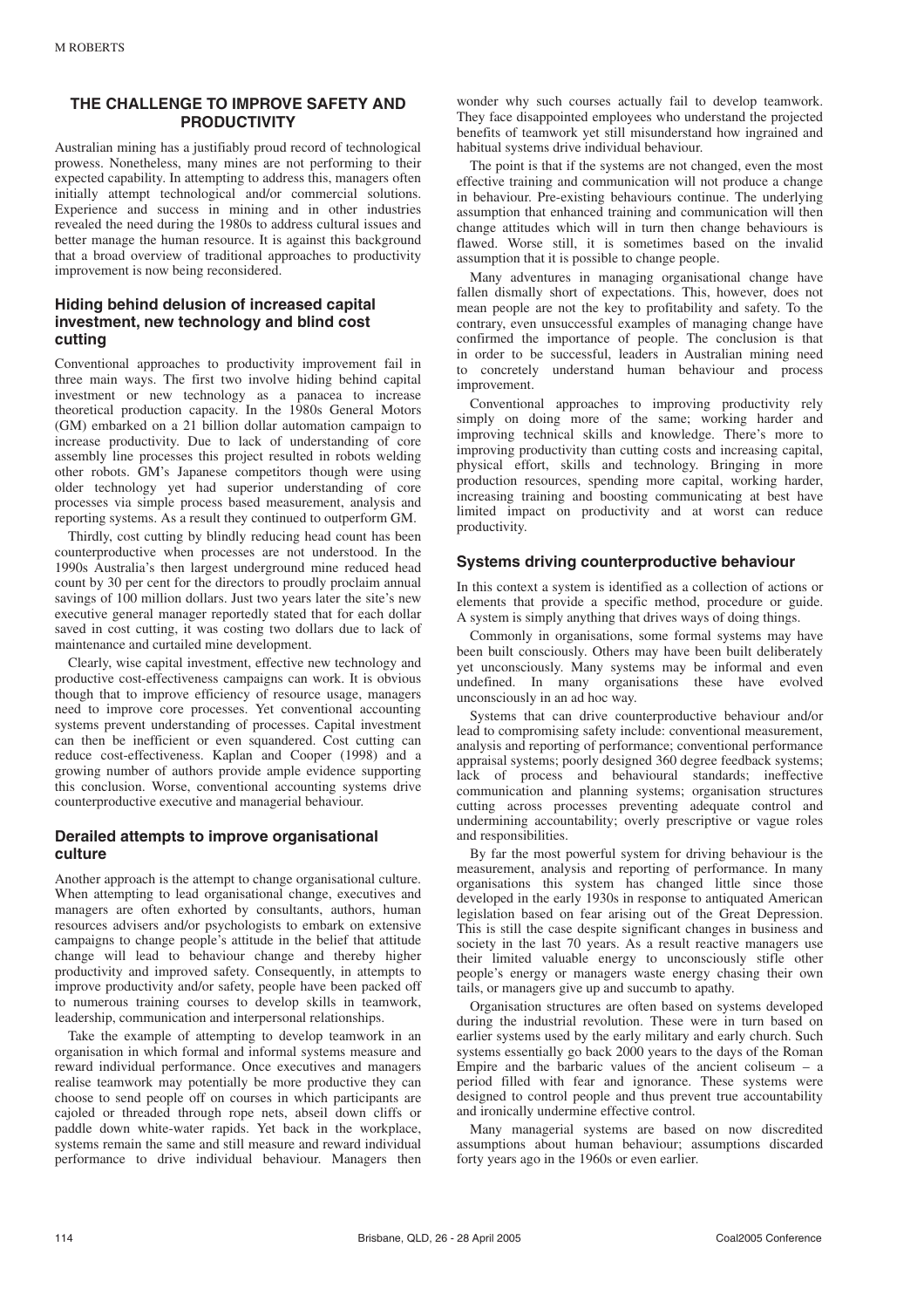#### **Derailed leadership**

Partly because of these counterproductive systems, traditional styles of leadership are out of touch with the diverse and dynamic reality of organisational life. Traditional styles of leadership are often based on a lack of understanding of core processes and human behaviour. Conventional approaches to improving productivity and managing change often have limited impact or, worse, can be ineffective and even detrimental. People want and deserve much more.

Sadly, although many humans naturally yearn to continually improve tasks and processes, in some organisations increasing productivity has become something that stimulates fear. The stress and resulting physical and emotional damage is widely recognised as a huge cost with ongoing and long lasting consequences. This is a terrible waste of resources at a time when high productivity is vital.

#### **UNDERSTANDING HUMAN BEHAVIOUR**

There is an easier and more effective way to manage organisational change successfully. This is based on first changing behaviours, which is relatively simple and straightforward. Consequently, at an organisational level, instead of living in the past, leaders need to build and use systems that live in the present so they are conscious of how they use their own energy and other people's energy.

#### **The main drivers of human behaviour and underlying needs**

In a practical sense there are five main drivers of behaviour. These are:

- 1. genetic makeup,
- 2. personal patterns developed in early years of childhood,
- 3. past work experience,
- 4. the organisation's systems, and
- 5. leadership.

These five broad drivers of behaviour determine how a person's energy is used and, importantly, influence whether a person's response to a situation is made from conscious choice or unconscious, habitual reactions. Whether the person's energy is used consciously or unconsciously, all behaviour is motivated by people's attempts to fulfil an underlying unmet conscious or unconscious need or maintain fulfilment of needs currently being met.

Turning now to the first driver of behaviour – genetics. Clearly once a person is hired it is too late to do much about genetic makeup! For this reason, the paper will move now to discuss the remaining four broad drivers of behaviour.

#### **Habitual unconscious personal reaction patterns**

Over a period of half a century Maria Montessori (1948) made the most extensive and detailed observations of human development during childhood. Her discoveries included her observation that 'the principal years for formation of both character and intellect are from zero to six'. This early formative period's primacy in developing reactive patterns is confirmed by science's latest discoveries in brain development and human behaviour (Goleman, 1996; Childre, 2000). These and other scientific advances confirm the teachings of Buddha 2500 years ago and observations by the ancient Greeks 3000 years ago.

Reaction patterns are built into the formation of the brain during childhood. A person's reactions to situations at work, in the home and in the community are largely built before puberty and especially during the first six years.

The human brain's rational neural network is designed to search out patterns in the person's environment. This inherent ability is used in maths, language and behaviour. Children pick up behaviour patterns from their environment, especially from significant adults in their lives. The adult neural network carries patterns of behaviour shaped over many years, especially during early childhood.

As well as picking up patterns, in every moment of their life people have feelings coursing through their body. These feelings are intimately associated with the release of internal chemicals such as hormones, internal electric currents and electromagnetic fields, variations in pressure within the body and other means of internal bodily communication. Feelings trigger these movements of energy within. Feelings are a core part of each person's internal communication system.

Clearly, humans are very complex creatures – yet the basics are simple. The brain consists of neurones which extend throughout the body as the nervous system. Nerves are enmeshed in tissues – intimately part of almost every fibre of the human being.

Humans are hard-wired with a fight-or-flight reactive mechanism. It can cause even highly intelligent, highly rational people to be hijacked by their emotions; for example: road rage, screaming at the kids, the boss going off his brain, a partner sulking or withdrawing. These reactions are often unconsciously triggered by underlying anxiety or fear. As a result, energy is wasted unconsciously for no productive or personal benefit.

Individual learned coping mechanisms seen as habitual reactions to a situation could include shutting down, shying away, embracing changes, rejecting changes, laughter, aggression, denial or submission to name just a few. In response to an event or situation two people can experience contrasting feelings. One may feel happy, the other upset. One may feel stimulated, the other overwhelmed. One may become aggressive, the other run away and yet another may be calm and cool. Clearly happiness, sadness and indeed all feelings come from within. Feelings are generated within.

Essentially for many people, reactions are not conscious, ie their energy is directed unconsciously. Yet as Goleman (1994) and Thomsen-Moore (2004) state, emotional intelligence is a far more significant factor in personal performance than is IQ. Emotional intelligence can be summarised as the ability to be self-disciplined, develop understanding and empathy for oneself and others and develop personal connection with others. Essentially, in the workplace emotional intelligence is about using feelings intelligently to detect, understand, manage and express feelings and emotions productively.

Underlying feelings are associated with met or unmet needs. In essence, on a personal level, needs give rise to feelings which in turn drive either unconscious emotional reaction or, in some more aware individuals, conscious choices.

Note that use of the word feelings is not meant to be associated with Hollywood's use of the word as mushy, soft, vague underpinnings of vulnerable emotions. In reality, at every moment of their lives all humans experience feelings which reflect real movement of energy within the body. Their conscious or unconscious response to such feelings determines personal effectiveness.

When feelings are not recognised by a person's conscious awareness, that person can experience reactive e-motions being 'energy in motion'. These emotional reactions are patterns developed in early childhood and can represent substantial waste or blockage of energy. Alternatively, when people are conscious of underlying feelings coursing through their body, they can then link them to underlying real needs and thereby consciously make choices on how to use their energy most productively.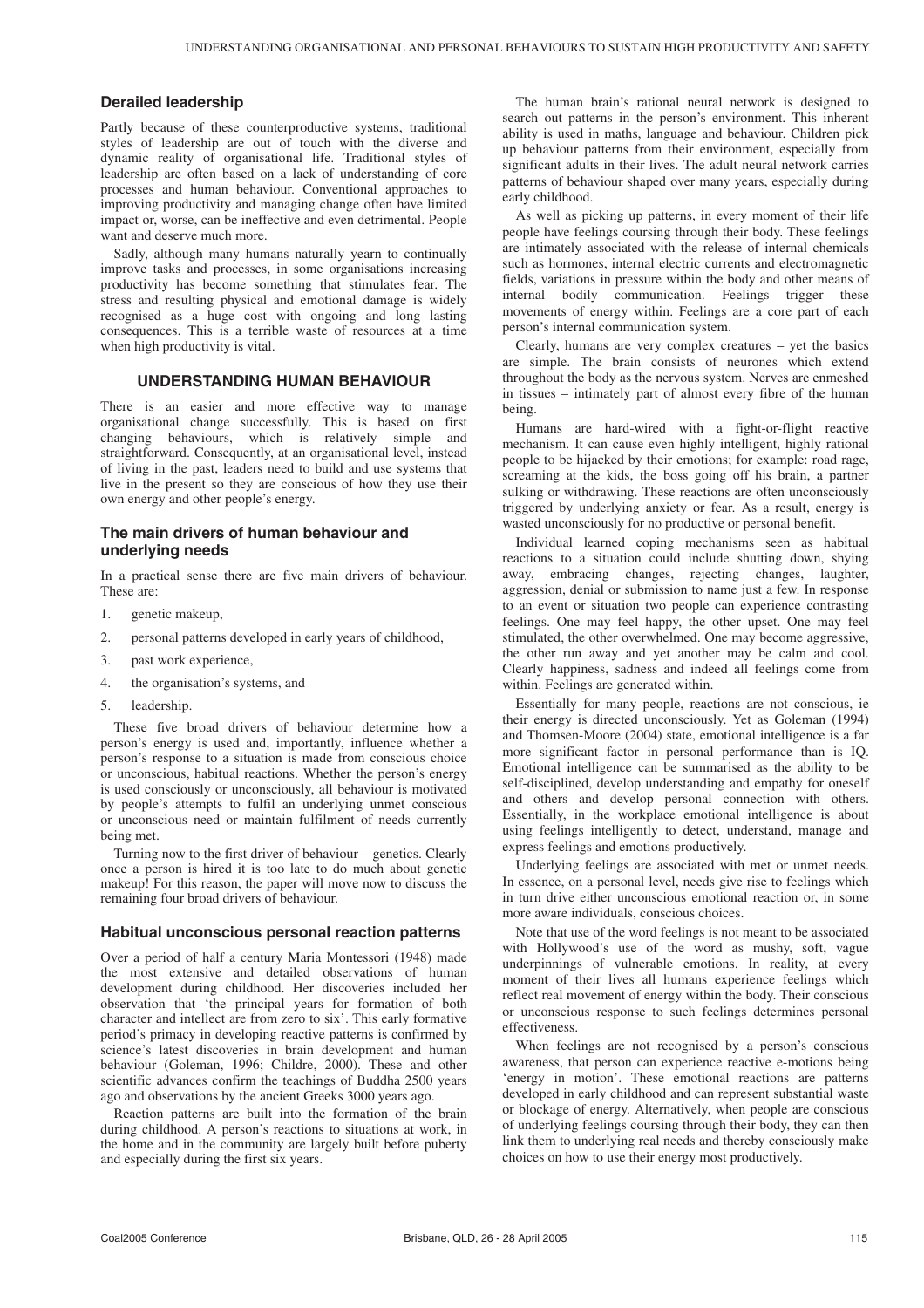In this sense, consciousness or conscious awareness is the root of 'response-ability', which simply means the ability to choose a response.

Additionally, feelings affect natural vibration frequencies within the body's primary electrical generators – the heart and brain – which continually radiate electromagnetic energy. Such energy can be measured up to three metres from the heart. It can be transmitted large distances via changes in vocal tone and via micro-muscular and colour changes in the face. Childre and Martin (2000) discuss how the frequency of such vibrations depends on the feeling experienced. For example, anger generates a vastly different vibration frequency than do feelings of calmness and confidence.

Humans automatically broadcast or radiate these feelings. Humans automatically receive or take in these feelings from others. In essence, the human body is a natural antenna for broadcasting and receiving energy in the form of vibrations associated with specific feelings. In this way, feelings within one human can radiate and trigger feelings and unconscious reactions in the human receiver.

Many people experience a loss of personal power in organisations, especially when there is a lack of consciousness of the source or true cause of their feelings and reactions. By identifying and acknowledging feelings though people can reclaim their power. This is why leaders need to understand unconscious human behaviour.

#### **Past work experience**

Clearly people bring to a current employer their experience developed in previous work environments. This influences their behaviour, or use of energy and time. For now, there is no need to expand on this other than to say that in the absence of clearly defined systems a new employee will tend to maintain behaviours developed in the past in previous organisations.

#### **Systems drive behaviour which shapes attitude**

As has already been established in this paper, systems drive behaviour. Remember the earlier example – if, as managers, we want teamwork yet measure and reward only individual performance, people will focus on individual performance.

A significant example of systems driving behaviour and changing attitudes is the impact of random breath testing to curb driving under the influence of alcohol on Australian roads. Prior to the introduction of random breath testing the attitude in Australia toward drink-driving was generally one of indifference bordering on pride. To reduce drink-driving, state governments tried logical advertising quoting, for example, fatality rates associated with drink-driving. That failed dismally. Next they tried emotional advertising since as many advertising executives, union delegates and politicians know emotional messages have much stronger impact on people. Emotional messages raised awareness but did not change drivers' behaviour.

Victoria then became the first state in the world to introduce random breath testing of drivers. Immediately, behaviours changed and noted Australian social researchers such as Hugh Mackay now attribute a substantial change in social behaviours and attitudes to the introduction of random breath testing.

It is important to emphasise that the legislation did not attempt to change attitudes. It merely put in place a system that changed behaviours. Subsequently, attitudes changed to align with behaviour. Humans do not go through life with a certain belief while behaving contrary to that belief. Rather, if the changed behaviour is maintained, experience and scientific research confirm that attitudes change to align with and justify behaviour. This effect has been used by many organisations including political parties and unions to develop behaviours and attitudes aligned with the needs of the organisation and/or its leaders.

Please note that although the example of random breath testing is an example of a punitive system, the use of process-based systems drives productive behaviours constructively.

The conclusion is firstly that communicating and/or training alone are not adequate. Secondly and importantly, system change does drive behaviour change. Thirdly, when system change is supported with effective training and communication such behaviour change is accelerated.

Deep down, intuitively, many managers know systems drive behaviour. Yet many just don't seem to know it on-the-job. Instead, many managers seem to be trying to buy change off-the-shelf as a one-size-fits-all package without looking within to understand. That's unconscious.

To change organisational culture it is necessary to change the systems driving behaviour. While it is difficult, indeed impossible to change people, it is possible to change behaviours which will lead to a change in attitude. A change in behaviour and attitude produces a change in culture.

#### **Leadership**

Leaders through their own modelling of desired behaviours provide a positive example. People tend to emulate the behaviour of their leader or at least focus on what their leaders focus. This applies especially with leaders people respect and trust. On the other hand, if leaders ignore people and focus mainly on, for example, technological aspects, most people throughout the organisation perceive a lack of importance of people issues. This has important consequences in management of safety and productivity.

For instance, it is becoming increasingly clear that leaders focusing blindly on cost-cutting can consciously or unconsciously drive people to cut costs in ways that are not cost-effective, ie in ways that reduce productivity.

# **PRACTICAL SOLUTIONS**

In summary then, to effect culture change and to successfully manage organisational change, leaders need to be aware every individual has deeply ingrained personal patterns that can be very difficult to shift. With one exception discussed below, it is not possible to change people. Rather, individuals change themselves in response to personal searches for consciousness. In groups though, people change behaviour in response to changes in systems accelerated with effective communication and modelling by leaders. This behavioural change then leads to attitude change and thus culture change.

Leaders particularly need to become aware of their own learned personal patterns which shape their leadership style and influence the systems they design. In this way, the leader's awareness of personal patterns has many impacts on the whole organisation.

Instead of the outdated, flawed and ineffective HR model, approach behaviour from the perspective of energy consciousness and energy use, ie use a practical approach of changing systems to change observable behaviour.

#### **Improving organisational behaviours and attitudes**

To improve productivity and safety, leaders need to observe people's behaviours to understand use of energy in the organisation. Then identify systems driving behaviours. These are occasionally designed consciously. Many more are often built deliberately and yet unconsciously. Others just grow in an ad hoc way in response to various past executive decisions, past events, unions and other influences. To be effective, leaders need to define specific desired behaviours and then design, build and implement systems to drive those desired behaviours.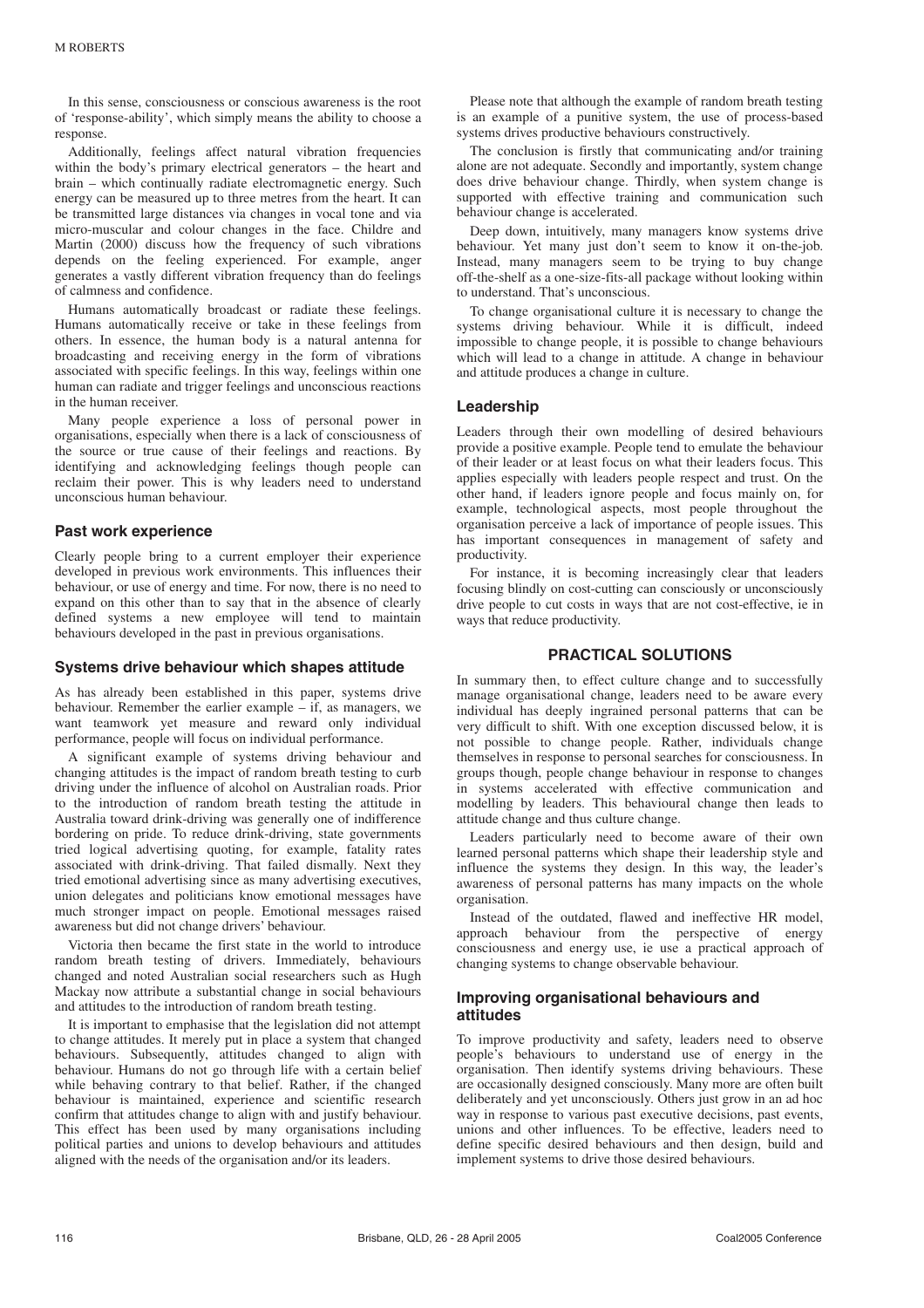By way of emphasis, it is necessary to restate that by far the most powerful system for driving behaviour is the measurement, analysis and reporting system. Because it is associated with people's sense of achievement and worth it is even more powerful than remuneration systems, including performance bonuses and monetary incentives.

Other basic systems include organisation structure (including roles and responsibilities), communication systems, planning systems, behavioural and process standards, personal feedback and performance development systems. Systems on the next level of drivers include remuneration systems, systems for involving people, recognition systems, methodologies for process and productivity improvement and the organisation's plan for organisational change. The detailed interaction and integration of these systems is beyond the scope of this paper and is introduced in Roberts (1995). Additional systems include, for example, safety systems, administration systems, selection and preparation of people (recruiting), office layouts, computer systems, environmental management systems, quality assurance systems, document systems and policies and procedures.

To drive productive behaviours aligned with the business' core process and purpose leaders need to consciously design and build simple, solid conscious systems to drive behaviours aligned with and supporting core processes and the business' purpose.

To describe these systems in detail here is beyond the scope of this paper. Examples of their benefits though include the more than doubling of roadway drivage rates in an underground nickel mine through adoption of process-based measurement, analysis and reporting. At an American dredge mining operation an increase in production equipment availability from 89 per cent to 94 per cent through changing the organisation structure immediately produced over two million US dollars in annual benefits from increased recoveries and additional unmeasured benefits in terms of greater teamwork at all levels.

Take the example of aligning measurement, analysis and reporting with the core process and aligning all basic systems to focus on performance improvement and teamwork. In the early 1990s Australia's largest longwall mine achieved development rates close to double the next best Australian performance under similar conditions. It also achieved longwall face productivity 30 per cent higher than the next best Australian face. Significantly, this represented productivity double that of the next best mine operating under similar conditions. These records were achieved without a performance bonus system. Industry figures in NSW and Queensland show the mine enjoyed by far the best safety performance of all large underground coal mines in Australia. This was driven essentially by leadership commitment to safety and the use of proactive safety performance measures.

A small longwall mine doubled productivity with reduction in equipment used. A large Australian surface mine increased recoveries by three per cent while simultaneously improving throughput and industrial harmony. Such improvements go straight to the bottom line.

To successfully manage organisational change leaders need to develop a plan for changing systems. After all, most people, including managers would not build a building without a plan. Yet even though culture has a far greater impact on productivity than do buildings, the use of project management techniques and plans to change systems to build productive cultures is rare. Such use though is proven in practice to be highly effective.

Additionally, solid, well considered plans reduce people's uncertainty and fear since such plans meet people's needs for certainty by providing direction, clarity, reassurance and confidence.

### **Measurement, analysis and reporting of performance**

Conventional measurement, analysis and reporting systems drive reactive behaviour and/or apathy and stimulate counterproductive corrosive or benign leadership. Even though accurate understanding of variation is the key to accurately identifying the greatest opportunities for productivity improvement, opportunities conventional measurement, analysis and reporting ignores variation and misleads managers and executives.

Instead, to be effective the measurement, analysis and reporting system needs to provide an understanding of variation and clearly identify the two main causes of variation – inherent natural variation and process change. This is the key to effective deployment of assets, especially executive time and energy. Such a system provides better understanding of performance. It enables quicker and more accurate identification of opportunities for improving productivity and dramatically increases executive productivity. Significantly, it improves managerial behaviours so that managers focus more on leading and supporting processes and people within those processes. At all levels within an organisation it develops true accountability.

### **Developing leadership and personal emotional mastery**

When building systems it is important to recognise the impact of personal energy in at least three ways. Firstly, whether or not it is intentional and conscious, when building systems, a leader's personal patterns will affect the systems built.

Secondly, use of a solid project plan for managing organisational change will develop confidence in the executive team. This confidence radiates from the executives and naturally transmits to people throughout the organisation.

Thirdly, acknowledge the importance of interpersonal connection by building it into the formal and informal communication systems. While noticeboards are read on average by only around five per cent of people and written personal correspondence is more effective the use of personal oral communication has much more impact. Much more powerful again is face-to-face personal communication.

Of greater power and effectiveness are leaders' actions, energy and feelings since these are broadcast throughout the organisation.

Leadership implies the provision of direction. For this leaders need to have the self-discipline to pause and consider how to balance strategies to meet the organisation's needs for development. Leaders then need to develop plans for organisational and performance improvement. As this involves intangibles it can be difficult for some managers and executives to overcome reaction patterns and develop sufficient discipline to build and communicate sound plans.

Effective leadership requires consciousness to develop the discipline to take charge constructively and, where necessary, collaboratively to shape the organisation's future. Often this requires tenacity, resilience and commitment to persist with the plan, particularly when facing obstacles. It requires enthusiasm and passion for the plan and for the organisation since personal energy connects and moves others.

Importantly, a leader's personal patterns display the leader's priorities to all members of the organisation. Thus, to be more effective leaders need to develop consciousness by exploring their personal behaviour patterns by identifying, acknowledging and managing underlying feelings, needs and deeply held values.

Gendlin (1981) provides understanding of the presence within humans of a felt sense. Indeed, Einstein credited his success to his ability to go beyond his rational intellect by using his complete intelligence. It is becoming increasingly important for leaders to explore the innermost recesses of their being to identify, explore and manage personal patterns and intelligence. The technology for this is now readily accessible and many methods are available to explore the connection of feelings, intellect, physical and spiritual dimensions. Science is now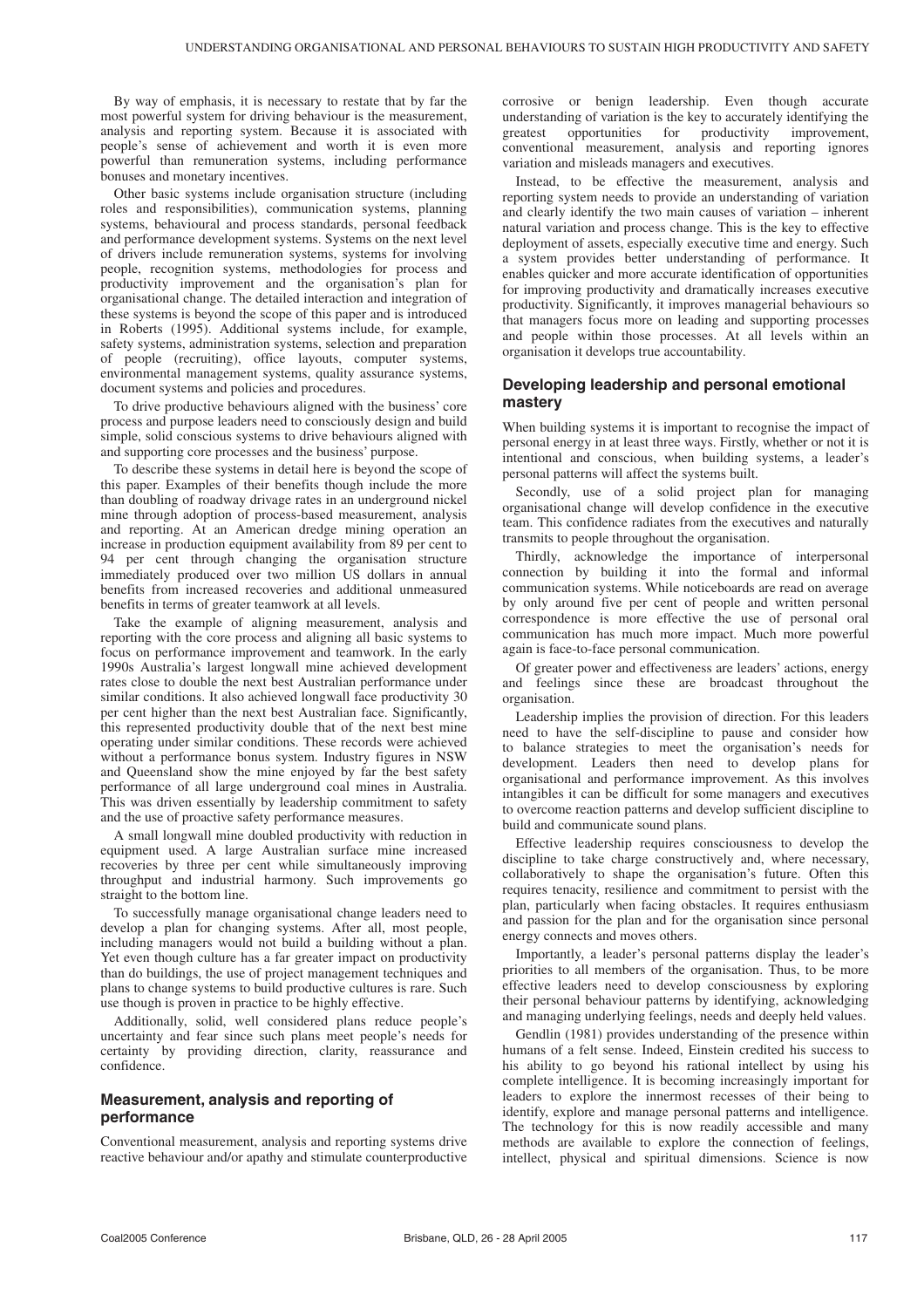recognising the power of methods employing all these dimensions or modalities to uncover and change habitual counterproductive personal behaviour patterns. Ironically, modern science is now verifying the power of ancient techniques used for millennia to identify, explore and manage personal patterns.

Increasingly, science, western medicine and ancient eastern philosophies and practices are aligning on shared paths. Dr Deepak Chopra (1993), a western trained doctor with strong roots in practices of ancient India refers to:

> *…a number of scientific studies that show the beneficial effects of meditating. Blood pressure comes down. Stress is alleviated. Basal metabolic rate goes down. Insomnia, anxiety, and a number of psychomatic disorders are relieved and disappear. Moreover, there is increased brain wave coherence, which also improves attention span, creativity, learning ability and memory retrieval.*

These benefits combined with vastly improved immune system health are listed in research by the Institute of HeartMath whose work is now used to improve the effectiveness of soldiers in all four branches of the USA armed forces and the effectiveness of managers in many international corporations. It has been used in acclaimed research hospitals to replace conventional medical treatment.

Ironically, the 2500 year old technique of Vipassana meditation is now being verified by modern science for the technique's success in identifying and changing deep-seated personal behaviour patterns. This is arguably one of the most powerful methods for improving personal effectiveness, relationships and personal productivity since it develops mastery over reactions by bringing patterns to the surface consciousness. Studies indicate it appears to dismantle ingrained patterns developed in childhood and builds new more effective patterns to give people choices when faced with difficult situations.

Psychiatrist, Dr Marshall Rosenberg (2000), has developed a process now referred to as Nonviolent Communication currently achieving success and recognition around the world for its incorporation of feelings and needs in a very natural way that improves communication effectiveness. This is particularly so in challenging situations such as addressing discipline when many managers explode with anger and aggression or retreat and withdraw in fear. There is a third approach in which such situations can be changed to be positive for both the deliverer and recipient of disciplinary proceedings. Like Gendlin, Rosenberg discovered innate abilities in humans for enhanced connection and overcoming patterns of separation that prevent effective communication within and between individuals.

Practical, objective and comprehensive personal feedback tools based on observable behaviours can be of immense benefit in assisting managers, executives and directors to identify and better understand personal habitual patterns. Such data is of immense benefit in improving personal and organisational productivity and happiness.

Emotional mastery and consciousness is no longer considered a soft option. It's now about concrete, practical learnable skills and about being effective. Effective leaders are people who know themselves and consistently demonstrate self-discipline, emotional mastery, drive and connection with others. Fortunately, unlike intellectual intelligence, emotional intelligence can be enhanced, learned and developed.

This has significant impact on educators and legislators. Leblanc (2004) provides highly respected international research into executives and directors in many nations. His acclaimed work is exposing traditional corporate governance legislative approaches as not only inadequate, but undermining effective

corporate governance and accountability. New Canadian corporate governance legislation instead considers the actual drivers of behaviour by executives and directors to increase accountability.

#### **Sound industrial relations rooted in a solid managerial framework**

In many underground and surface mines, particularly within the coal sector, industrial relations can provide challenges. In such cases experience shows it is necessary to have a firm approach to industrial relations supported by a solid corporate philosophy and solid corporate leadership. The importance of a clear vision, direction and constancy of purpose remain, as always, vital.

Combined with the personal energy aspects covered above, industrial relations can be turned to a strength for making and sustaining improvements while simultaneously building an organisation's capability.

# **Proven methodology for improving safety and productivity**

Many organisations blindly embark on process and productivity improvement campaigns that are counterproductive or sustainable only with constant managerial attention. Instead, when leaders use the methodology of improving productivity by systematically reducing variation to control and stabilise processes, future improvements are locked in. Importantly, it becomes easier to continually improve both by making incremental improvements and by substantial step changes.

Allied with this is the need for measurement, analysis and reporting systems that enable rapid and reliable understanding of variation. Such methods rely on graphical presentation of data using simple statistically sound methods of analysis. These methods are usable by people of all levels of education. More importantly, these methods drive productive, supportive behaviours in leaders while enabling them to develop much greater accountability throughout the organisation.

#### **Building the organisation's capability**

Enduringly effective leaders focus on much more than simply improving today's productivity. They simultaneously build solid organisations in which continual productivity improvement is a normal part of business. Collins and Porras (2004) provide studies supporting use of aligned systems to ensure an organisation's future productivity.

# **TAKING RESPONSIBILITY FOR SAFETY AND PRODUCTIVITY**

To be effective, leaders need to take responsibility for the use of their energy and the energy of the people they lead. At an organisational level, effective leaders understand the drivers of organisational and group behaviour. They take action to understand and build conscious, process-based systems to drive desired organisational behaviours and shape attitudes.

At a personal level, effective leaders develop conscious awareness of their personal patterns. To achieve this, executives, directors and managers explore their doorway to emotional mastery for inner peace and higher sustainable productivity. That doorway is often consciousness of deep feelings and needs. Opening the door by exploring underlying feelings, these deep feelings then become the path and behaviours become signposts. This is the road to consciousness – the foundation of accountability for superior productivity and safety.

Effective leadership involves the conscious, committed use of human energy. At all times leaders need to be conscious of the drivers of their personal behaviour and the behaviour of groups and organisations they lead.